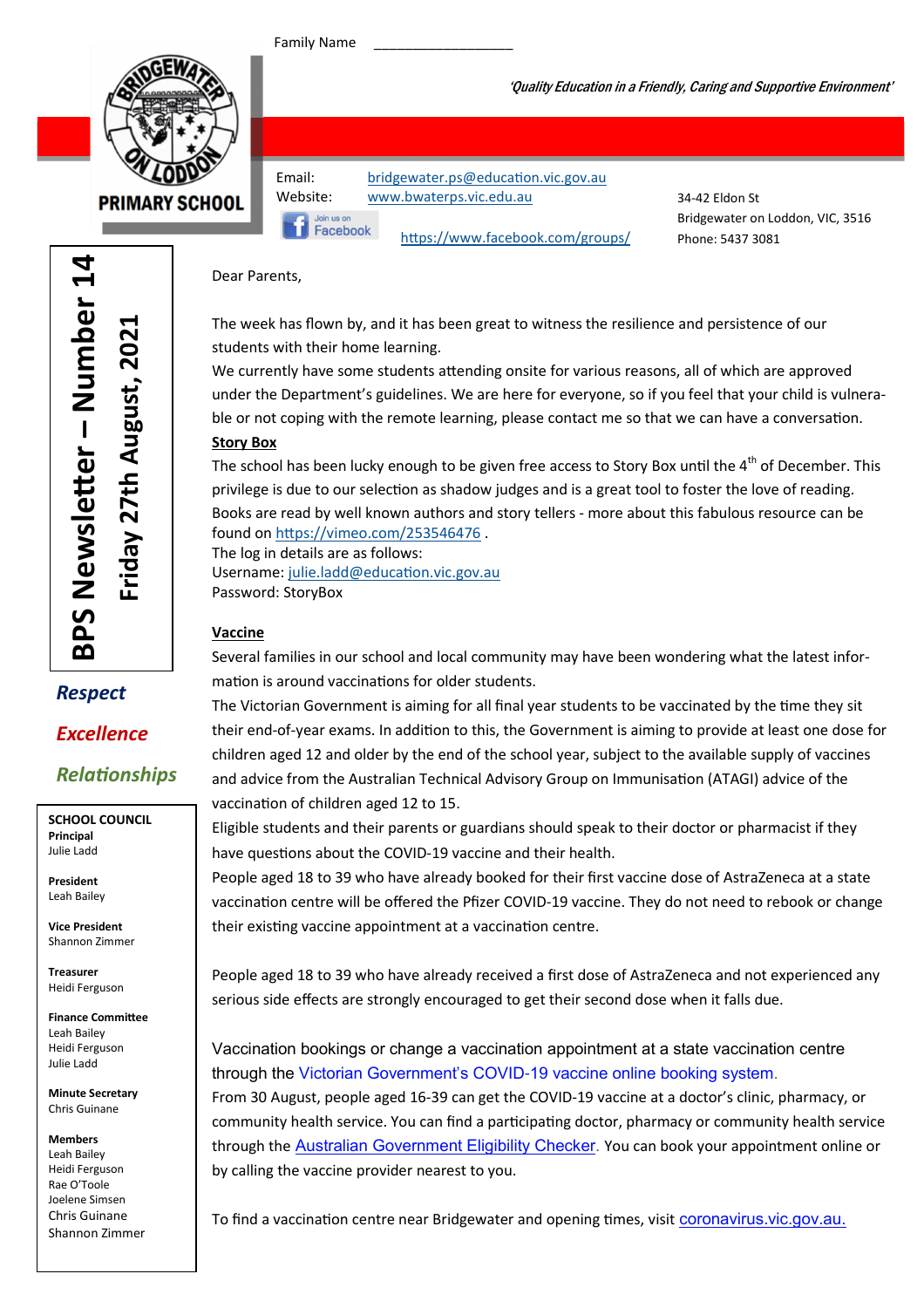#### uEducateUs

A number of parents have not accessed the platform and are encouraged to do so as soon as possible. Your username and password will accompany this newsletter and we encourage all parents who have not accessed the platform, to do so as soon as possible.

Mr G, Jo and I are happy to help you set up your profile etc. uEducateUs can be downloaded onto your phone from the app store; this makes excursion consent and access to latest information easy.

#### Code Red Days

Schools and services are categorised for the Bushfire At-Risk Register (BARR) based on their risk of bushfire and grassfire in line with the Victorian School Bushfire Risk Methodology.



**CODE RED** 

**FIRE DANGER RATING** 

Bridgewater Primary School has been assessed as being a Category 4 BARR School. This means that we are at some risk of bushfire or grassfire and will be required to close on days determined to be Code Red by the Emergency Management Commissioner within our fire district.

Where possible, we will provide parents with up to four days' notice of a potential Code Red day closure by SMS text and an announcement on uEducateUs.

A Code Red day will be determined by the Emergency Management Commissioner no later than 1.00 pm the day before the potential closure. Once we are advised of the confirmation of the Code Red day we will provide you with advice before the end of the school day.

Once confirmed, the decision to close will not change, regardless of improvements in the weather forecast. This is to avoid confusion and help your family plan alternative care arrangements for your child. It is also important to note that:

- No staff will be on site on days where the school is closed due to a forecast Code Red day.
- School camps will be cancelled if a Code Red fire danger rating day is determined for the Bureau of Meteorology district in which the camp is located.

On these Code Red days families are encouraged to enact their Bushfire Survival Plan – on such days children should never be left at home alone or in the care of older children.

The Country Fire Authority (CFA) advises that when Code Red days are forecast, the safest option is to leave the night before or early on the morning of the Code Red day if your home is situated within an area that is at risk of bushfire.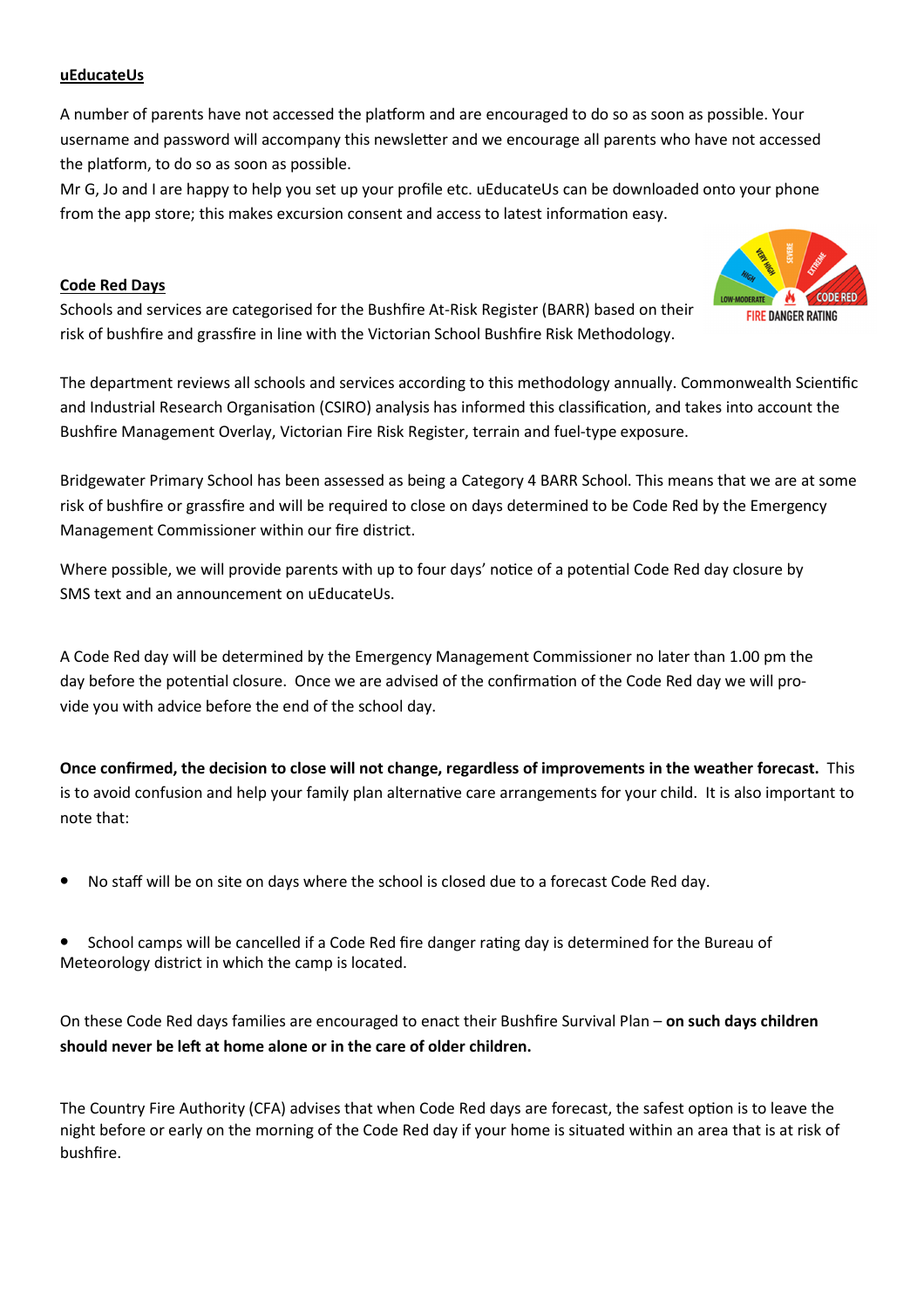As part of preparing our school for potential hazards such as fire, we have updated and completed our Emergency Management Plan, installed gutter guards on the main school building to prevent the build-up of leaf litter and continue to maintain the grounds.

#### What can parents do?

- Make sure your family's bushfire survival plan is up-to-date and includes alternative care arrangements in the event that our school is closed.
- Ensure we have your current contact details, including your mobile phone numbers. In an emergency, we will be accessing details from the uEducateus site so please ensure that these are up to date – this includes your email.
- Keep in touch with us by reading our newsletters and any announcements on uEducateUs.

Most importantly at this time of year, if you're planning a holiday or short stay in the bush or in a coastal area, you should check warnings in advance of travel and remain vigilant during your stay.

If your child is old enough, talk to them about bushfires and your family's bushfire survival plan. You can access more information about children's services closures on the Department of Education and Training website – see http://www.education.vic.gov.au/about/programs/health/pages/closures.aspx

Thank you for your ongoing support and please remember that we are here if needed.

Kind regards,

Julie Ladd

Principal





### Bridgewater Book Week 2021

Our dress up on line check in @ 9.30 and activities will be on

## Thursday Sept 2nd

Come as your favourite book character!